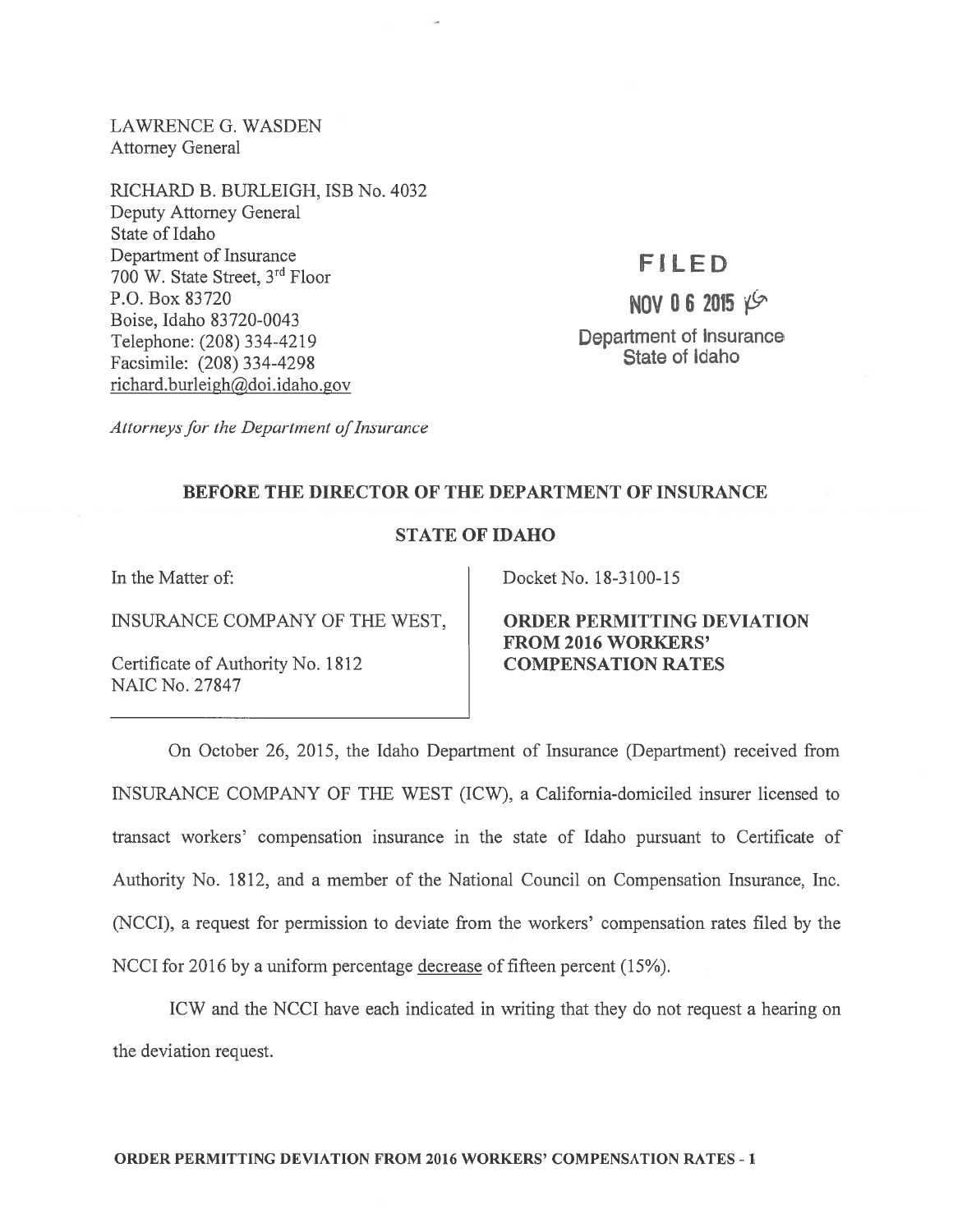The Department's Director (Director), having reviewed and being fully apprised of ICW's reques<sup>t</sup> to deviate from the Idaho workers' compensation premium rates filed by the NCCI for 2016, and the requirements of Idaho Code § 41-1614, has determined that the requested rate deviation is justified.

NOW, THEREFORE, IT IS HEREBY ORDERED, pursuan<sup>t</sup> to Idaho Code § 41-1614, that ICW's reques<sup>t</sup> to deviate by <sup>a</sup> uniform percentage decrease of fifteen percen<sup>t</sup> (15%) from the workers' compensation rates filed by the NCCI for 2016, exclusive of terrorism rates, is GRANTED. This deviation from the Idaho workers' compensation premium rates filed by the NCCI for 2016 shall take effect on January 1, 2016, and shall remain in effect for one year from that date unless terminated sooner with the approval of the Director.

DATED this  $\overline{G}$  day of November, 2015.

STATE OF IDAHO DEPARTMENT OF INSURANCE

Camera /

DEAN L. CAMERON Director